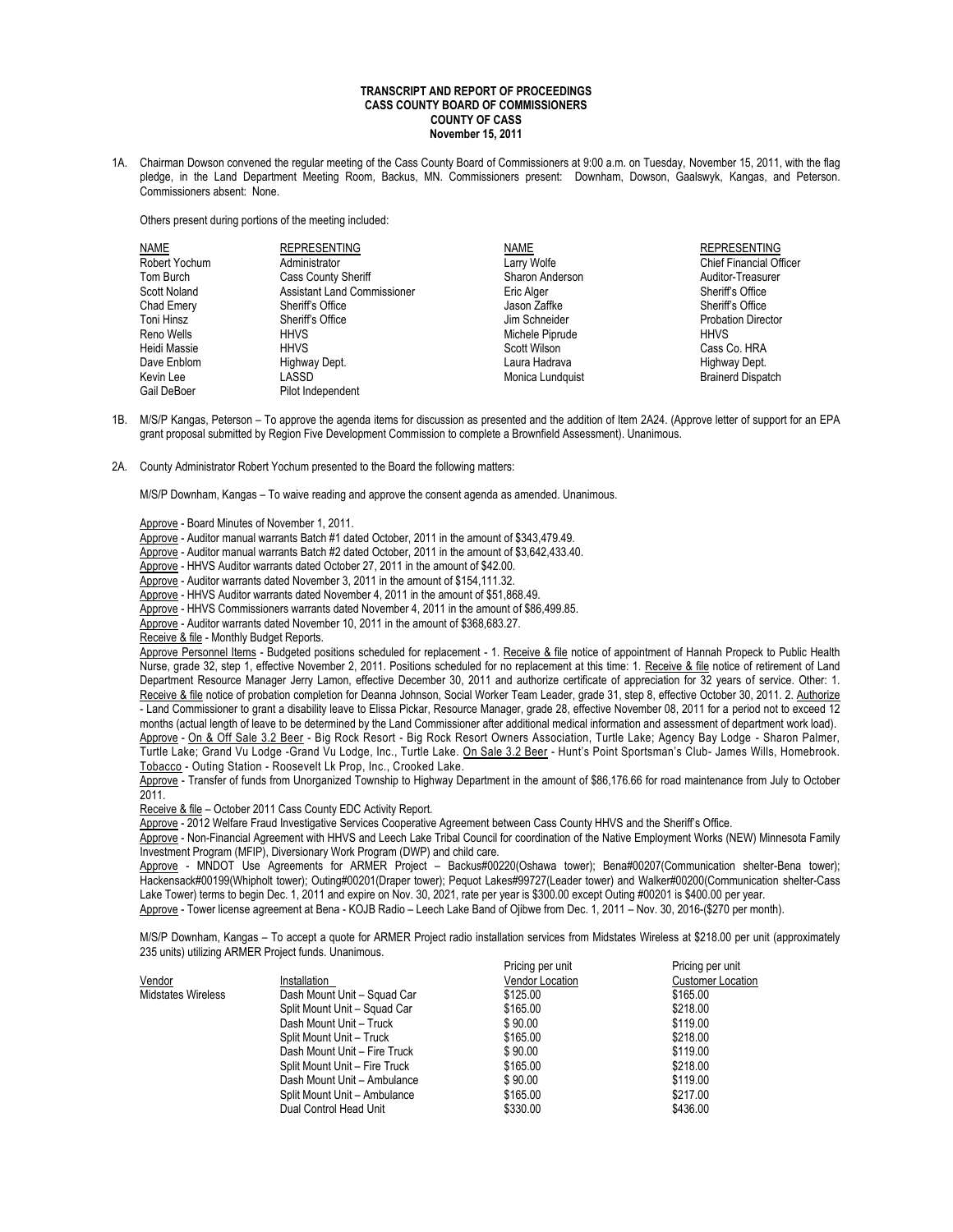|                            |                               | Pricing per unit       | Pricing per unit         |
|----------------------------|-------------------------------|------------------------|--------------------------|
| Vendor                     | Installation                  | <b>Vendor Location</b> | <b>Customer Location</b> |
| Roger's Two Way Radio      | Dash Mount Unit - Squad Car   | \$150.00               | \$201.00                 |
|                            | Split Mount Unit - Squad Car  | \$240.00               | \$291.00                 |
|                            | Dash Mount Unit - Truck       | \$120.00               | \$171.00                 |
|                            | Split Mount Unit - Truck      | \$160.00               | \$211.00                 |
|                            | Dash Mount Unit - Fire Truck  | \$150.00               | \$201.00                 |
|                            | Split Mount Unit - Fire Truck | \$285.00               | \$336.00                 |
|                            | Dash Mount Unit - Ambulance   | \$150.00               | \$201.00                 |
|                            | Split Mount Unit - Ambulance  | \$225.00               | \$276.00                 |
|                            | Dual Control Head Unit        | \$400.00               | \$451.00                 |
|                            |                               | Pricing per unit       | Pricing per unit         |
| Vendor                     | Installation                  | Vendor Location        | <b>Customer Location</b> |
| Squad Pro LLC              | Dash Mount Unit - Squad Car   | \$327.57               | \$423.76                 |
|                            | Split Mount Unit - Squad Car  | \$327.57               | \$423.76                 |
|                            | Dash Mount Unit - Truck       | \$327.57               | \$423.76                 |
|                            | Split Mount Unit - Truck      | \$327.57               | \$423.76                 |
|                            | Dash Mount Unit - Fire Truck  | \$407.73               | \$503.92                 |
|                            | Split Mount Unit - Fire Truck | \$407.73               | \$503.92                 |
|                            | Dash Mount Unit - Ambulance   | \$407.73               | \$503.92                 |
|                            | Split Mount Unit - Ambulance  | \$407.73               | \$503.92                 |
|                            | Dual Control Head Unit        | \$167.25(add)          | \$167.25(add)            |
|                            |                               | Pricing per unit       | Pricing per unit         |
| Vendor                     | Installation                  | Vendor Location        | <b>Customer Location</b> |
| Martin Communications Inc. | Dash Mount Unit - Squad Car   | \$260.00               | \$514.00                 |
|                            | Split Mount Unit - Squad Car  | \$455.00               | \$932.00                 |
|                            | Dash Mount Unit - Truck       | \$195.00               | \$419.00                 |
|                            | Split Mount Unit - Truck      | \$370.00               | \$838.00                 |
|                            | Dash Mount Unit - Fire Truck  | \$422.00               | \$855.00                 |
|                            | Split Mount Unit - Fire Truck | \$520.00               | \$998.00                 |
|                            | Dash Mount Unit - Ambulance   | \$455.00               | \$932.00                 |
|                            | Split Mount Unit - Ambulance  | \$552.00               | \$1.075.00               |
|                            | Dual Control Head Unit        | \$130.00               | \$190.00                 |

Authorize - ESD to develop and submit a two-year, 2012-2013 Surface Water Assessment Grant (SWAG) application to the Minnesota Pollution Control Agency for the Leech Lake River Watershed in the amount of \$106,334.00.

Refer - Sheriff's Office staffing plan to the Personnel Committee of the Board (Commissioners Dowson, and Downham).

Receive & file - Auditor -Treasurer's Interest Income Report for October 2011.

Receive & file - Summary Financial Statement for year ending December 31, 2010.

M/S/P Downham, Kangas – To approve a quote for clean up of sites located in Byron, Moose Lake, Pine River, Bull Moose, Powers, and Hiram Townships to North Fork Boulders at the rate of \$80 per hour not to exceed \$4,000.00 with Cass County paying all tipping fees directly to the transfer station or demolition land fill, and further, to recommended that the clean-up is paid from the Cass County Solid Waste Account. Unanimous.

| Bidder              | Bid amount per hour |
|---------------------|---------------------|
| North Fork Boulders | \$80.00 per hour    |
| Schrupp Excavating  | \$100.00 per hour   |
| <b>Kurt Sawyer</b>  | \$200.00 per hour   |

Approve - Letter of support for an EPA grant proposal submitted by Region Five Development Commission to complete a Brownfield Assessment.

2B. Administrator Robert Yochum reported that per prior Board action the proposed 2012 budget related materials are now posted on the Cass County website and the 2012 proposed property tax notices refer taxpayers to the website for more information. Mr. Yochum summarized the 2012 proposed property tax notices (38,541 parcels) in terms of percentage change and average dollar impact for all taxing jurisdictions and the Cass County proposed levy. Chief Financial Officer Larry Wolfe explained that proposed property tax notices sent out did not reflect two voter approved referendum market value levies for the Brainerd School District #181. Staff explained the proposed property tax notices were calculated based on the levies that were certified by the Minnesota Department of Education and the local School Board in early October 2011. Mr. Wolfe presented draft correspondence that would provide additional information to an estimated 741 property owners in the Brainerd School District #181 that live in Cass County regarding estimated additional 2012 property taxes.

M/S/P Gaalswyk, Downham – To approve correspondence to Cass County property owners in Brainerd School District #181 explaining additions to their 2012 proposed property tax notice as a result of two recent voter approved referendum market value levies. Unanimous.

3A. Highway Engineer David Enblom presented correspondence that allows MnDOT to act as the county's agent in accepting federal aid in conjunction with federally funded construction projects. Mr. Enblom presented Resolution No. 54-11 and recommended its adoption.

Commissioner Peterson offered Resolution No. 54-11 and moved its adoption; Commissioner Kangas seconded:

BE IT RESOLVED, that pursuant to Minnesota Stat. Sec. 161.36, the Commissioner of Transportation be appointed as Agent of Cass County to accept as its agent, federal aid funds which may be made available for eligible transportation related projects.

BE IT FURTHER RESOLVED, the Chairman and the Administrator are hereby authorized and directed for and on behalf of the County to execute and enter into an agreement with the Commissioner of Transportation prescribing the terms and conditions of said federal aid participation as set forth and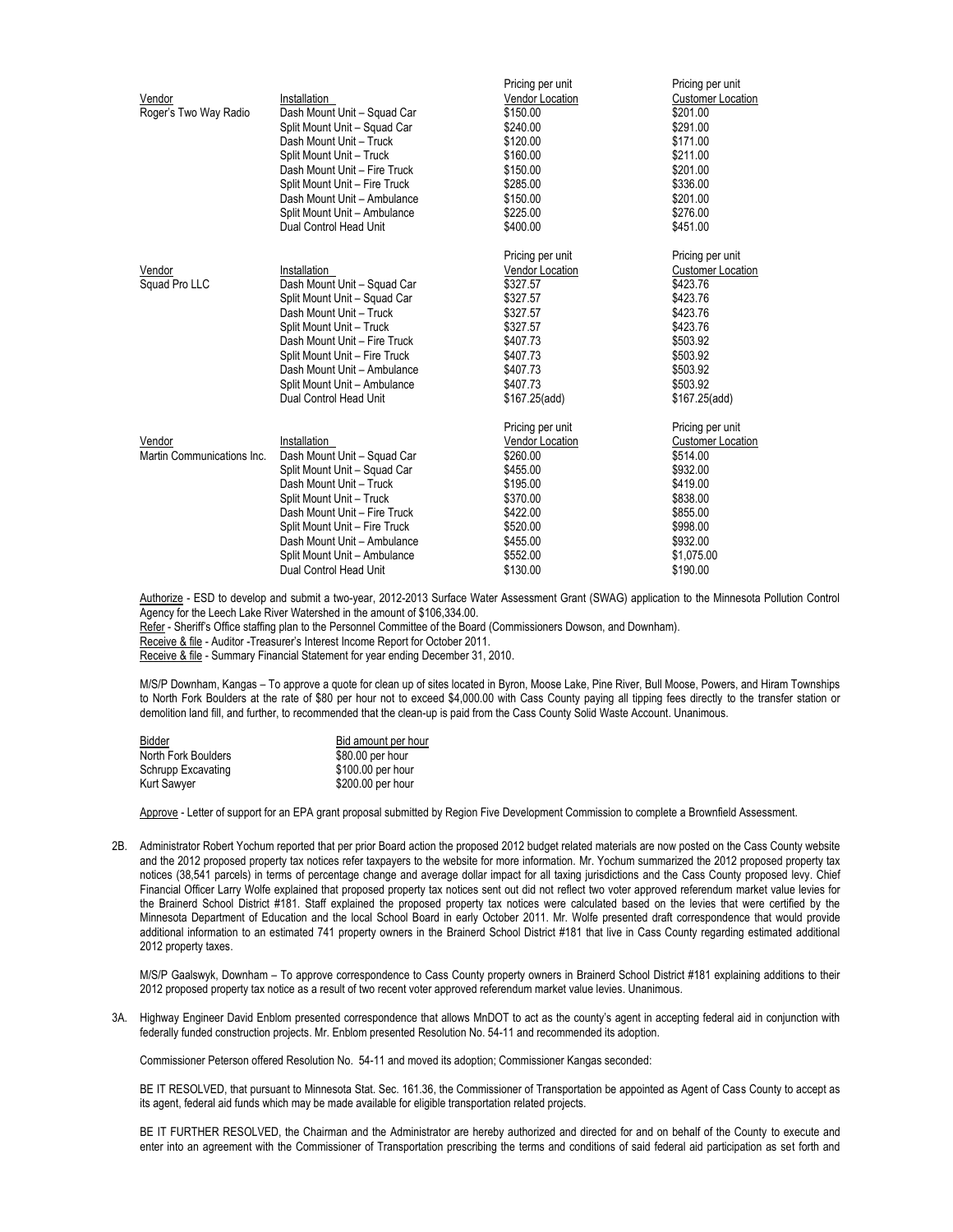contained in "Minnesota Department of Transportation Agency Agreement No. 00011", a copy of which said agreement was before the County Board and which is made a part hereof by reference.

Resolution No. 54-11 was adopted by majority vote: Ayes: Downham, Dowson, Gaalswyk, Kangas, Peterson. Nays: None.

3B. Mr. Enblom and Construction/Design Engineer Laura Hadrava discussed the revisions to the 2012 Construction Program. County Engineer Enblom reported that projects previously scheduled after 2012 (CSAH #8 and four bridge replacements) could be moved up if the Board approved an advance of State Aid funds and accessed State bridge bonding funds currently available.

Mr. Enblom presented Resolution No. 55-11 Implementing County State Aid Street Project(s) in 2012 that requires State Aid funds in excess of those available in its State Aid Regular/Municipal Construction Account.

Commissioner Downham offered Resolution No. 55-11 and moved its adoption; Commissioner Kangas seconded:

WHEREAS, the County of Cass is planning to implement County State Aid Street Projects in 2012 which will require State Aid funds in excess of those available in its State Aid Regular/Municipal Construction Account, and

WHEREAS, said County is prepared to proceed with the construction of said projects through the use of an advance from the County State Aid Construction Fund to supplement the available funds in their State Aid Regular/Municipal Construction Account, and

WHEREAS, the advance is based on the following determination of estimated expenditures:

| Account Balance as of date 2/01/2012              | 2,581,383.00 (estimated) |                    |              |
|---------------------------------------------------|--------------------------|--------------------|--------------|
| Less estimated disbursements:                     |                          |                    |              |
| Project # SAP 011-601-020                         |                          | \$<br>1.000.000.00 |              |
| Project # SAP 011-639-004                         |                          | 400.000.00         |              |
| Project # SAP 011-617-005                         |                          | 522.450.00         |              |
| Project # SP 011-608-014                          |                          | 1.200.000.00       |              |
| Project # SAP 011-634-004                         |                          | \$<br>700.000.00   |              |
| Project Finals (overruns-if any)                  |                          | 500.000.00         |              |
| Other                                             |                          |                    |              |
| <b>Total Estimated Disbursements</b>              |                          |                    | 4.322.450.00 |
| Advance Amount (amount in excess of acct balance) |                          | \$<br>1.741.067.00 |              |

WHEREAS, repayment of the funds so advanced will be made in accordance with the provisions of Minnesota Statutes 162.08, Subd. 5 & 7 and Minnesota Rules, Chapter 8820, and

WHEREAS, the County acknowledges advance funds are released on a first-come-first-serve basis and this resolution does not guarantee the availability of funds.

NOW, THEREFORE, Be It Resolved: That the Commissioner of Transportation be and is hereby requested to approve this advance for financing approved County State Aid Highway Project(s) of the County of Cass in an amount up to \$ 1,741,067.00 in accordance with Minnesota Rules 8820.1500, Subp. 9. I hereby authorize repayments from subsequent accruals to the Regular/Municipal Construction Account of said County from future year allocations until fully repaid.

Resolution No. 55-11 was adopted by majority vote: Ayes: Downham, Dowson, Gaalswyk, Kangas, Peterson. Nays: None.

3C. David Enblom presented a draft Memorandum of Understanding (MOU) with MNDOT regarding winter maintenance. Mr. Enblom explained that the draft MOU further defines the initial incident winter maintenance services, and routes previously discussed with the Board.

M/S/P Peterson, Kangas – To approve the Memorandum of Understanding with MNDOT as presented for winter maintenance (defined as initial plowing during snow events and deicing during ice events) with Cass County to perform services on TH 84 between CSAH 7, in Longville, and TH 200, and MNDOT agrees to perform services on CSAH 1, from TH 84 to CSAH 44, and on CSAH 44 from TH 371 to TH 84. Unanimous.

4A. Kevin Lee of North Memorial Ambulance presented the third quarter 2011 report for the Longville Ambulance Subordinate Service District (LASSD). Mr. Lee reported that LASSD transported or billed 172 patients vs. 175 for the same time period in 2010. Revenues were \$7,246 under budget, expenses were \$14,222 under budget, and the gross margin was 19.2%. Mr. Lee discussed community involvement, and added that the Brainerd region's overall patient satisfaction score was 93.4 with the North Memorial's Ambulance Division currently ranked 8<sup>th</sup> out of the 54 ambulance services participating in a national survey. The Board thanked Mr. Lee for the update.

M/S/P Peterson, Downham – To receive & file the Longville Ambulance Subordinate Service District (LASSD) third quarter 2011 report as presented. Unanimous.

5. Cass County Housing & Redevelopment Authority Director Scott Wilson discussed the Central Minnesota Housing Partnership, Inc. request for a resolution supporting their continuation of a Rental Rehabilitation Deferred Loan Program. Mr. Wilson reported that since 1996 the Central MN Housing Partnership has administrated the program within Cass County along with 16 other counties. The program provides rehabilitation funding to rental property owners typically with 8 units or more who serve low and moderate income families. The Cass County HRA works with the Central Minnesota Housing Partnership to market and promote the program within Cass County through a current list of multi-family properties along with marketing services through the Section 8 Program.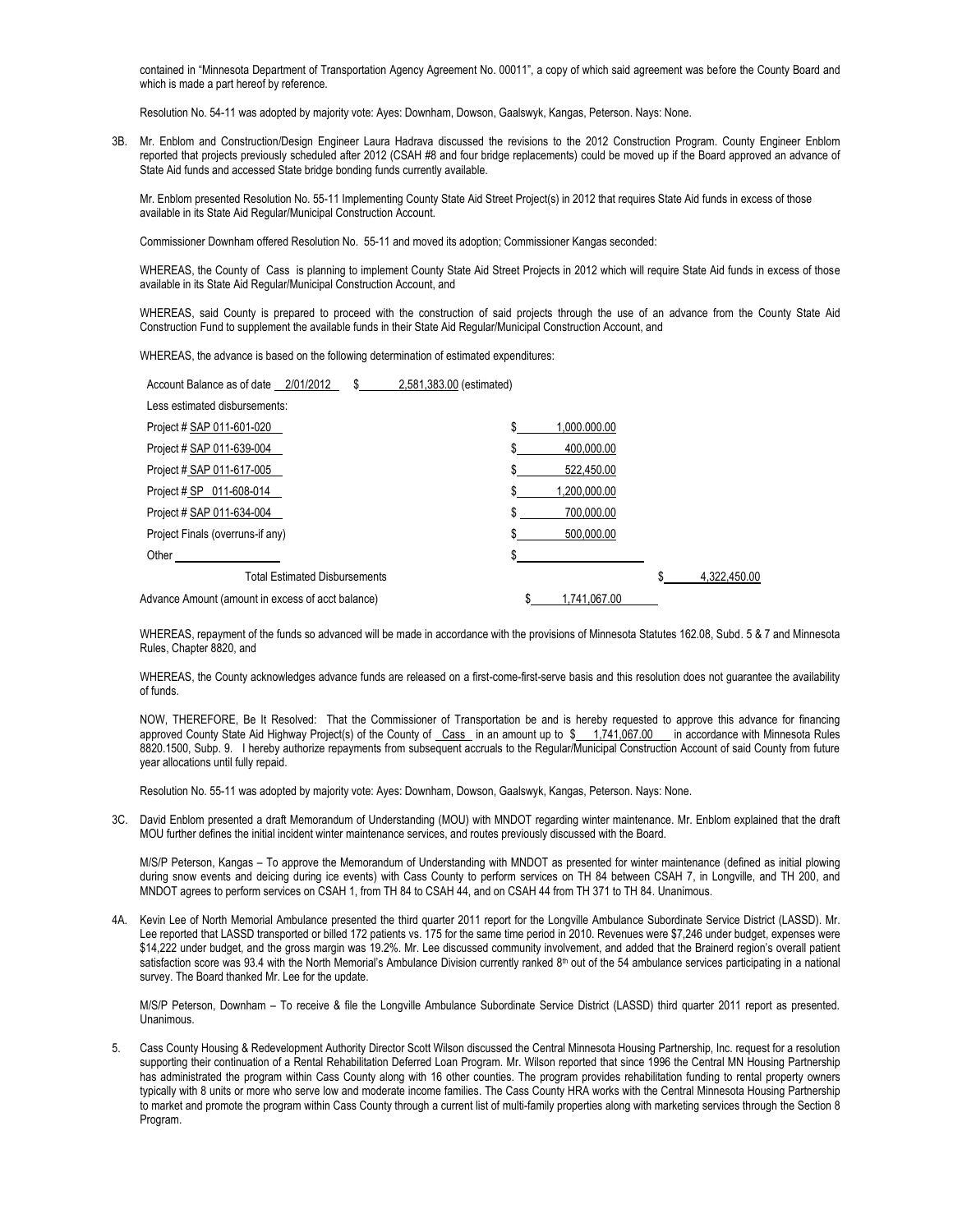Commissioner Kangas offered Resolution No. 56-11 and moved its adoption, Commissioner Gaalswyk seconded:

WHEREAS, Cass County has made significant progress in meeting the need for housing rehabilitation in the cities and rural areas of the county, and

WHEREAS, an unmet need remains for the repair and rehabilitation of rental housing units, and

WHEREAS, the Rental Rehabilitation Deferred Loan program sponsored by Minnesota Housing (MHFA) may provide a means for rehabilitating rental housing units in Cass County.

NOW THEREFORE BE IT RESOLVED that the Central Minnesota Housing Partnership is hereby authorized to submit an "Application for Administrative Authority" to MHFA for participation in the Rental Rehabilitation Deferred Loan program, and the Central Minnesota Housing Partnership is designated as the administrative body for implementing this program in Cass County.

Resolution No. 56 -11 was adopted by majority vote: Ayes: Downham, Dowson, Gaalswyk, Kangas, Peterson. Nays: None.

6A. Assistant Land Commissioner Scott Noland requested Board approval of a repurchase application to David Kahnke, Parcel ID# #24-023-4404, E 325.50 FT of SE¼ of SE¼ LYG SLY of SLY Line of Twp Road located in Section 23 of May Township. The request and satisfaction of all fees and interest was submitted before the one year deadline. The fees with interest totaled \$1,443.23. The request has been favorably reviewed by the Auditor's Office, Land Department Resource Manager and May Township.

Commissioner Gaalswyk offered Resolution No. 57-11 and moved its adoption, Commissioner Kangas seconded:

Be it resolved that the Cass County Board of Commissioners hereby approves the repurchase of Parcel #24-023-4404, E 325.50 FT of SE¼ of SE¼ LYG SLY of SLY Line of Twp Road.

The repurchase to David Kahnke, is authorized for payment of \$1,443.23 for past and current taxes and fees in accordance with the application and subject to deed approval.

Resolution No. 57-11 was adopted by majority vote: Ayes: Downham, Dowson, Gaalswyk, Kangas, Peterson. Nays: None.

6B. Mr. Noland proposed to offer by alternate sale a State deeded County administered parcel (20' strip of land containing 1.27 acres more or less located in Otter Tail Peninsula Township) for the appraised value of \$2,500.00 plus associated fees to adjacent landowners on January 10, 2012 at 8:00 am. Assistant Land Commissioner Noland reported that Otter Tail Township has approved the sale. Mr. Noland presented Resolution No. 58-01.

Commissioner Downham offered Resolution No. 58-11 and moved its adoption, Commissioner Peterson seconded:

WHEREAS, the following parcel of land described as:

A strip of land 20' in width, lying 10' on each side of the following desc center line across & contained within the E½ NE¼, 19-144-29, said 20' strip desc as follows: Beginning at a pt on the east line of said E½ NE¼, said pt being 52.8' south of the NE corner of Sec 19, thence south 25 deg 50' west on a straight line, a distance of 2719.2' to a pt on the south line of said E½ NE¼, said pt being 10' east of the SW corner of said E½ NE¼, said 20' strip containing 1.27 acres more or less. (Otter Tail Peninsula Township).

are Tax-Forfeited lands and the Cass County Board has classified said parcels as non-conservation lands, and

WHEREAS, the Cass County Auditor-Treasurer has determined that the highest and best use of said parcels will be achieved by combining it with adjoining parcels, and

WHEREAS, sale of such parcels is authorized under M.S. 282.01 Subd. 7a.,

NOW, THEREFORE, BE IT RESOLVED: that said parcel be offered for sale by sealed bids to adjoining property owners at no less than its appraised value; the sale will be for cash, and held by the Cass County Auditor-Treasurer at 8:00 a.m., Tuesday, January 10, 2012 at the Auditor's Office at the Courthouse, Walker, MN.

Resolution No. 58 -11 was adopted by majority vote: Ayes: Downham, Dowson, Gaalswyk, Kangas, Peterson. Nays: None.

6C. Mr. Noland presented quotes from qualified bidders for the re-inventory of approximately 8,689 acres of Cass County Administered Land throughout the County. Mr. Noland added that this project is a budgeted as a three year project 2011 through 2013.

M/S/P Peterson, Downham - To award the bid to the following apparent low bidder of Chandler Johnson, Fairmont MN at a rate of \$3.84 per acre (estimated number of acres to inventory = 8,689) not to exceed \$33,365.76. Unanimous.

| Bidder                          | Acres Bid | Bid price per acre | <b>Total Bid Price</b> |
|---------------------------------|-----------|--------------------|------------------------|
| Chandler Johnson                | 8.689     | \$3.84             | \$33,365.76            |
| Masconomo Forestry              | 4.500     | \$3.85             | \$17,325.00            |
| Stan Grossman                   | 8.689     | \$3.98             | \$34.582.22            |
| <b>Tucker Forest Services</b>   | 8.689     | \$4.58             | \$39.795.62            |
| BeaverTail Enterprises, Inc.    | 8.689     | \$5.23             | \$45,443.47            |
| Thomas Bergstrom                | 8.689     | \$5.94             | \$51,612.66            |
| <b>Mutch's Forestry Service</b> | 8.689     | \$6.94             | \$60,301.66            |
| <b>Brian Allen</b>              | 8.689     | \$8.00             | \$69,512.00            |
| William Haugan                  | 3.000     | \$10.28            | \$30,840.00            |